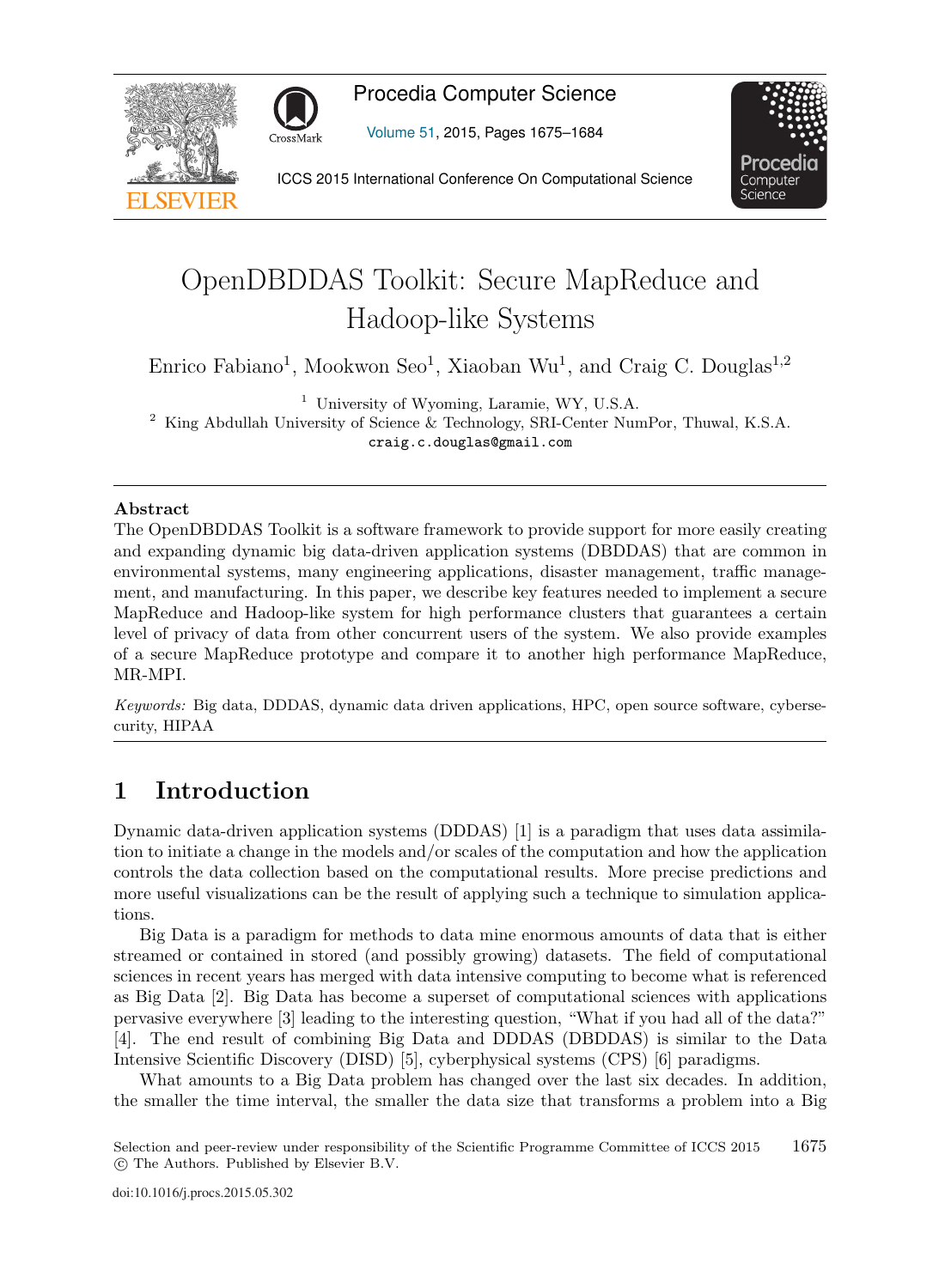

Figure 1: Typical use of OpenDBDDAS with a DDDAS

Data problem. What makes a problem Big Data is to a degree dependent on data throughput capabilities in a given situation. These issues are discussed in [7].

Most interesting DDDAS cases have Big Data aspects. These projects have discovered Big Data concepts with no field wide consensus on how to handle Big Data. Combining the two paradigms is crucial to creating new DBDDAS quickly and efficiently.

DBDDAS has already emerged in analysis, design, and business, engineering and scientific processes. Resource management, manufacturing process controls, traffic management, systems engineering, civil engineering, weather and climate prediction, geological exploration, social and behavioral modeling, cognitive measurement, and biosensing already benefit from DBDDAS.

The remainder of the paper is organized as follows. Section 2 is a summary of the OpenDB-DDAS Toolkit and its components. Section 3 describes a MapReduce system and Hadoop-like systems that are secure and guarantee privacy of data up to a certain level. Section 4 has examples. Section 5 has conclusions.

## **2 The OpenDBDDAS Toolkit**

In this section, we describe a set of components that can be combined and used to construct a DBDDAS sufficiently conveniently that it will be usable by non-computer scientists. Similar projects that use this toolkit will have the advantage of being able to easily intermix pieces of their applications to construct better and unified ones. The cost of learning how to make an efficient DDDAS will also decrease. Figure 1 provides a flowchart of a typical usage of the toolkit.

The network of heterogeneous sensors provides the dynamic data to the application. The sensors can be traditional hardware sensors that just provide data. The sensors may be either dumb (just provide data at set intervals or on a query) or intelligent (can be reprogrammed at any time and have sufficient processing power to correct errors). The latter is referred to as an integrated sensing and processing (ISP) device. The sensor may be a reconfigurable software agent that interacts and collects data with data streams, databases, or web sites. We interpret the term sensor to be anything that can be used to intelligently collect data on demand.

The Data Warehouse is an integral part of the toolkit. It provides a flexible, but comprehensive interface to a set of databases that are hidden from the user. The functionalty provided is six-fold and are common in both Big Data and DDDAS.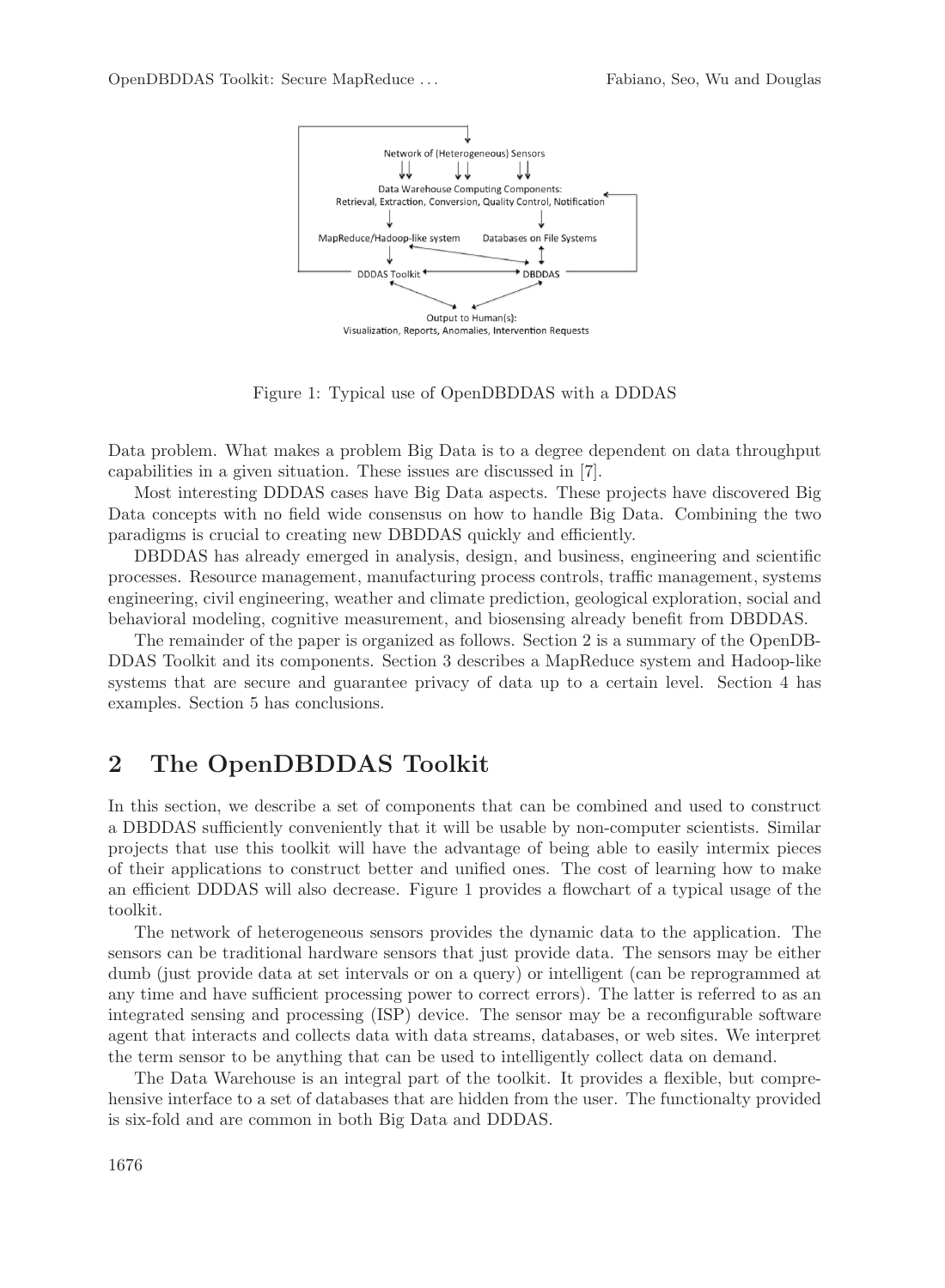- 1. Retrieval: Get the data from sensors, software agents, or databases. This may mean receiving data directly from a sensor or database or indirectly through another computer or storage device. There can be network side effects that cause data loss or damage.
- 2. *Extraction*: The data may be quite messy in its raw form. Thus, the relevant data may have to be extracted from the transmitted information.
- 3. Conversion: The units of the data may not be appropriate for all of the applications using the data warehouse. A consistent set of units is necessary.
- 4. Quality control: If possible, bad data should be removed or repaired and missing or incomplete data should be repaired.
- 5. Store: If the data needs to be archived, it must go to the right medium, which might be permanent or semi-permanent storage. If the data will not be archived, then it must exist only briefly and then be discarded if it is not used during a known and well defined time period.
- 6. Notification: Any simulation using the data must be informed as new data enters the data warehouse, which could necessitate either a cold or warm restart or a new start up.

ISP devices simplifies the data center entry process by performing data extraction and data conversion at the detector inside of the sensor, which eliminates steps 2 and 3 above. Data is delivered from the ISP as high level information tokens that require little to no extra communication bandwidth. Bad data may be edited, completed, or removed on the ISP as data are tokenized, potentially eliminating step 4, too.

The MapReduce and Hadoop-like systems will be discussed in more detail in Section 3. Unlike traditional such systems, the ones in the Toolkit are not based on disk files and are fast.

The DDDAS Toolkit consists of at a minimum the following components: (1) define DDDAS and its runtime requirements abstractly, (2) an open sensor description language and open source tools to use it, (3) data assimilation using multiscale interpolation methods and statistics based ensemble methods, (4) high performance disk I/O, (5) cache aware fast hashing table methods that do not use disk files, (6) uncertainty quantification and statistical analysis, (7) numerical solvers for standard nonlinear time dependent coupled PDEs and optimization, (8) fuzzy mathematics and logic, (9) item identification, tracking, and steering, (10) anomaly tracking and verification, and (11) human notification methods.

Many of these components already exist in some form or another. For example, NetCDF [8] and HDF5 [9] are robust parallel disk I/O systems in common usage.

Data assimilation is key to all DDDAS. Without it, the field would not exist. The use of it is quite application specific and the key research areas in DDDAS are different than those currently in the data assimilation field.

Hashing functions need to be much more sophisticated than the simple ones found in textbooks dating back to the 1960's. Memory cache aware functions can be created with little extra work and provide a useful speedup. Hashing is used in Big Data algorithms often. Very complicated hashing functions that are nontrivial and go beyond just hardware acceleration [10] can also be included in the Toolkit.

Many DBDDAS solve inverse problems to estimate semi-known parameters that mathematically define the models used. Small errors in the parameters lead to large errors in the predictions that come from the models. Quantifying the uncertainties and errors is an emerging field in science and very important to estimating the errors in the predictions [11].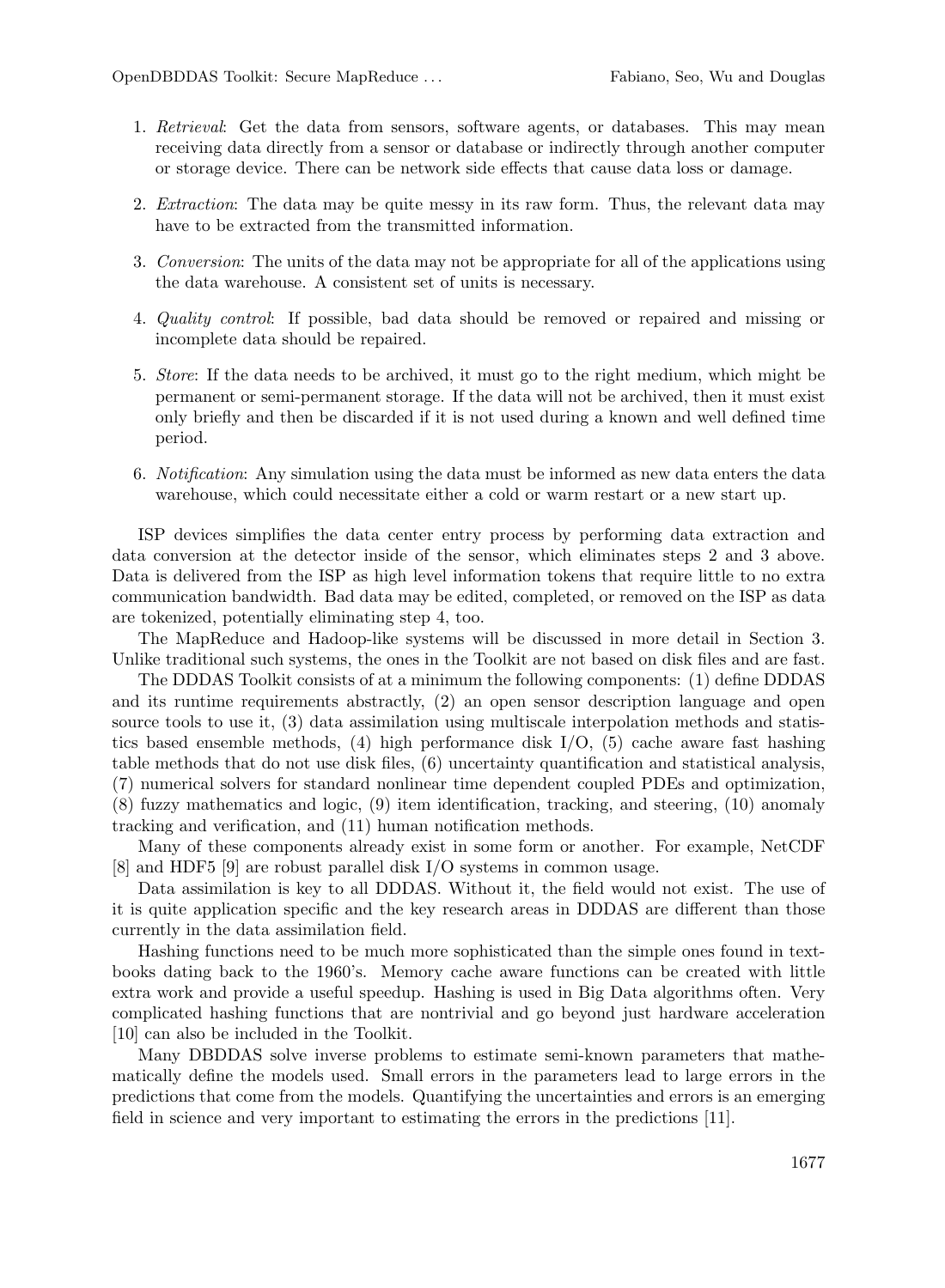A significant advantage of the DBDDAS paradigm is that the additional dynamic data from sensors and data sources during runtime leads to self correcting processes unavailable to traditional applications just based on static input datasets and vast numbers of samples to measure and quantify uncertainties that in the traditional case requires vast numbers of example runs to acquire far less data.

For any scientific or engineering based DBDDAS, solvers are required for working with the mathematical models. Linear, nonlinear, time stepping, and optimization method solvers must be available in the toolkit. Additionally, meshing and pre- and post-processing using graphical methods are also necessary in order to prepare initial inputs and to visualize predictions. None of these requirements need to be created anew since software libraries already exist. In the past few years many new libraries have been created to scale to Exascale computer systems that will exist later in this decade (e.g., [12]).

Fuzzy mathematics turns out to be important in many DDDAS since an interval, rather than a single number, is required. When dealing with statistical data and probabilities, fuzzy math and logic is a useful simplification to defining algorithms and their implementations.

Item identification, tracking, and steering is a large field of research with evolving results. Similarly, finding data anomalies is challenging [13]. An anomaly is defined as any data that is outside of the domain of expected data. Expected data is both application and time dependent within an application. A general purpose anomaly detection library is essential to the Toolkit and is still an active research area.

A notification library that provides methods to contact people or computer processes using network protocols, phone and voice methods, and texting must be a part of the Toolkit. It has to be easy to use and nonintrusive. In particular, the recipients of the library functions should not consider it a new spamming process.

Clearly, the Toolkit consists of complicated components that either already exist or are still being researched and constructed. To be effective and improve the likelihood of general adoption by application specialists, the Toolkit must be usable by non-computer scientists.

## **3 Secure MapReduce and Hadoop-like Systems**

An open source Map-Reduce [14] suitable for medical records that must

- 1. Be HIPAA compliant at a minimum.
- 2. Scale well for very large databases.
- 3. Have individual user access capabilities.
- 4. Not have complexity O(disk access) on a distributed file system.
- 5. Detect and report inappropriate uses of the system.

Point (4) means that it should use OpenMP and MPI, not disk I/O.

Such a Map-Reduce system will be useful well beyond just medical records. For example, in energy based DBDDAS for running oil or gas reservoirs, many users will access a Hadoop-like system to monitor each reservoir. Reports need to be generated automatically based on how the reservoirs are used and changes in their management.

The Health Insurance Portability and Accountability Act of 1996 [15] provides a useful basis for defining how secure data needs to be while in multi-user MapReduce or Hadoop-like systems.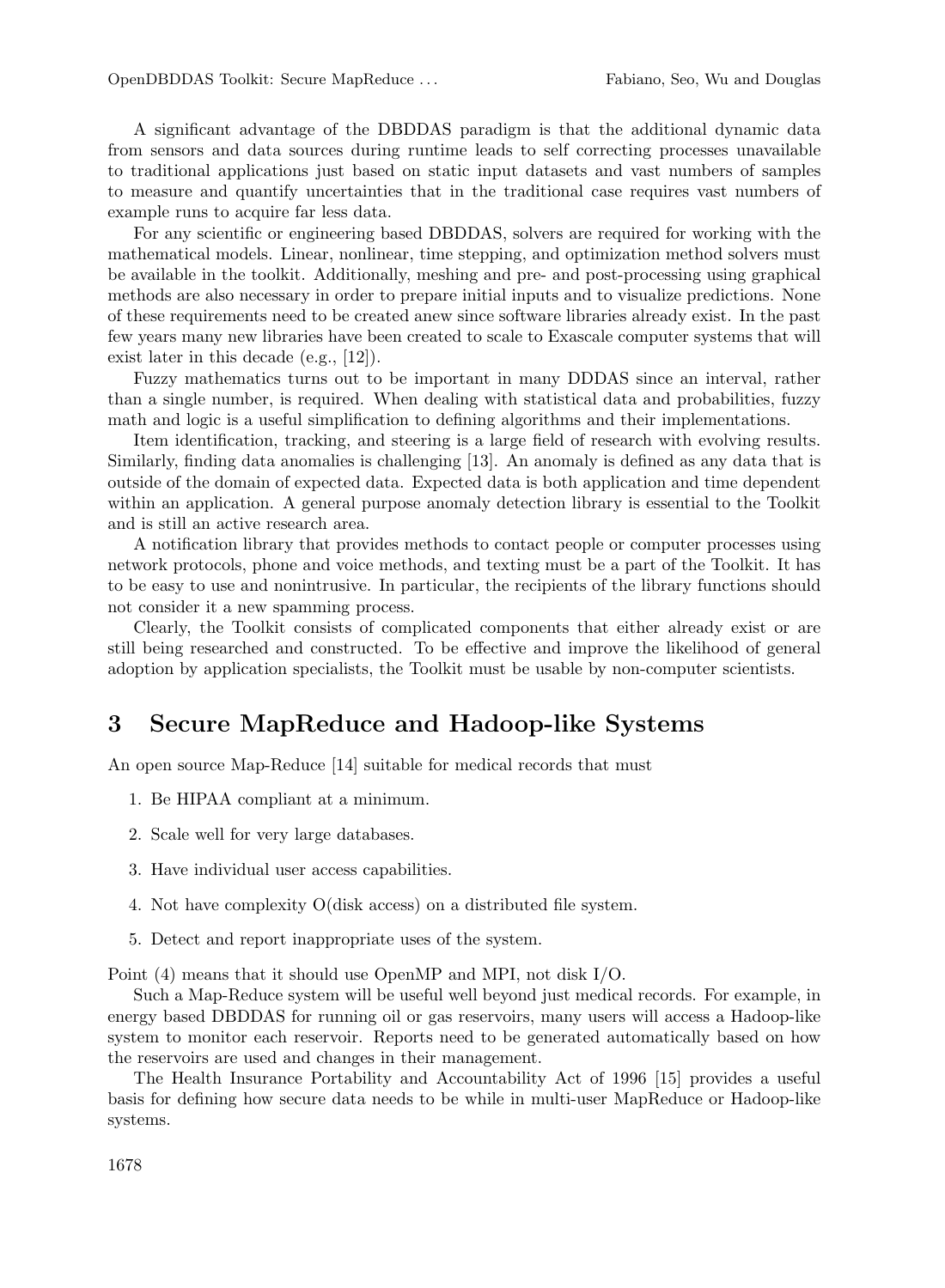The remainder of this section is organized as follows. Section 3.1 describes a secure MapReduce system developed at the University of Wyoming. Section 3.2 describes user authentication. Section 3.3 describes how Map is implemented. Section 3.4 describes how Collate is implemented. Section 3.5 describes how Reduce is implemented.

#### **3.1 UWMR: University of Wyoming MapReduce**

In this section we describe UWMR, the MapReduce system implemented at the University of Wyoming. UWMR was developed to be HIPAA (the U.S. standard for medical record privacy) compliant [15] and makes extensive use of the OpenSSL encryption package [16]. MapReduce is a programming paradigm used to process large data sets on a large number of cores. It takes its name from its two main function. The user defined Map function filters and sorts the input data while the user defined Reduce function performs summary operations and presents results to the user. Although MapReduce has been developed by Google to perform web searches, its applications are virtually limitless and it represents the only viable tool to query significantly large data sets.

The current system was developed as part of a three months Big Data class at the University of Wyoming (Spring 2014). For this reason it cannot be considered a production-level code yet and further work is required. To achieve maximum scalability we made use of a hybrid OpenMP-MPI programming paradigm. Essentially each core is assigned a certain number of files to process and each core further subdivides all the assigned files among the number of threads available as shown in Figure 2.

The system works on two different sets of files. The first file is the "users file." It is a hidden, encrypted file that contains the username and password pair of all the users that have been granted access to UWMR. When a new user is granted access to our MapReduce system a third person, the system administrator must add the new username and password pair to the "users file." Hence the system administrator has access to the encryption keys and is also intended as a fail-safe system in case of a catastrophic failure of our system, as required by HIPAA federal regulations. The second set of files is the collection of files that our MapReduce will process once the user has been authenticated. Since UWMR has been primarily developed for medical applications we envision this set of file as a collection of medical records whose size is potentially significant, hence the need for a MapReduce system. However, as per HIPAA federal regulations, medical records can only be stored as long as the patient's privacy is comprehensively preserved. We comply with this requirement by storing medical records on disk as hidden files encrypted using OpenSSL.

The OpenSSL project provides software that is a full featured and robust implementation of the Secure Sockets Layer (SSL  $v2/v3$ ) and transport layer security (TLS) protocols. It includes a general purpose, full strength cryptography library that we use extensively.

#### **3.2 User Authentication**

When the user attempts to log into UWMR, the system will first read, by means of elementary built-in C++ functions, the username and password pair provided by the user. Then it will decrypt to memory the "users file" and authenticate the user. If the login is unsuccessful the attempted login will be recorded in a log file, as per HIPAA federal regulations. If the login is successful, then MapReduce operations will continue, as per the user defined map function, as follows: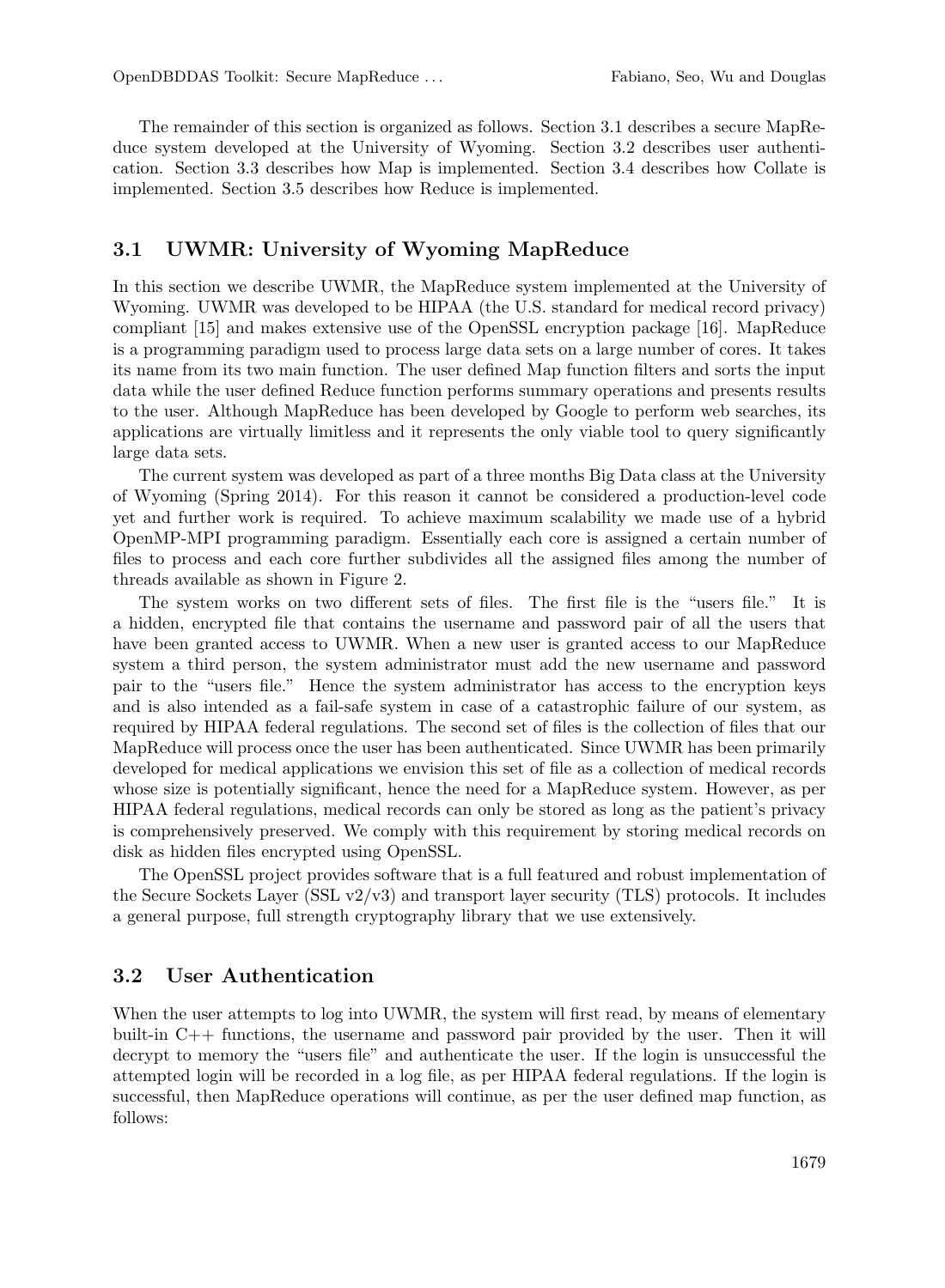

Figure 2: Workflow for UWMR and level or parallelism implemented

- 1. The root processor decrypts all of the assigned files to memory and creates several files that contain only the dataset that the user has access to.
- 2. MPI divides the total number of files in the dataset across all of the cores that the authenticated user has requested.
- 3. OpenMP divides the total number of files MPI has assigned to each processor by the number of threads available to each processor.
- 4. Starts the user's defined map function and generates the initial key-value pairs. Since the user's defined map function is built into the OpenMP environment, this function has to be thread safe.

Encryption and decryption are handled by the OpenSSL package [16]. OpenSSL is designed to provide communication security over a computer network. We rely on the Advanced Encryption Standard (AES) encryption specification, as it has been widely adopted by the U.S. Government and it has been deemed secure by the National Security Agency (NSA) as far as non-classified U.S. Government data are concerned, as are those we envision to protect in this work. The symmetric key algorithm used in this work has the standard 128 bits blocksize and a 256 bit key.

Currently the UWMR MapReduce system is a standalone program capable of handling only one user/job at a time. In order to turn UWMR into a fully capable Hadoop replacement the program should be able to manage different users operating it at the same time and have a managing system capable of executing the jobs and queue those whose requested resources exceed the cluster capability. Currently Hadoop requires a fully dedicated cluster under its control as it is incompatible with existing cluster batch job queuing systems. Furthermore the lack of functionality for job management and user access control makes Hadoop clusters difficult to maintain. To overcome these difficulties the Hadoop on Demand (HOD) application is usually added to Hadoop to make it more compatible with existing queuing systems. In practice HOD uses the existing cluster queuing system to schedule jobs and each jobs runs a Hadoop daemon. It has been noted that this approach does not take advantage of data locality. Oracle took a different path by integrating their Oracle Grid Engine SGE and Hadoop so that there is no need for a separate Hadoop dedicated cluster [17].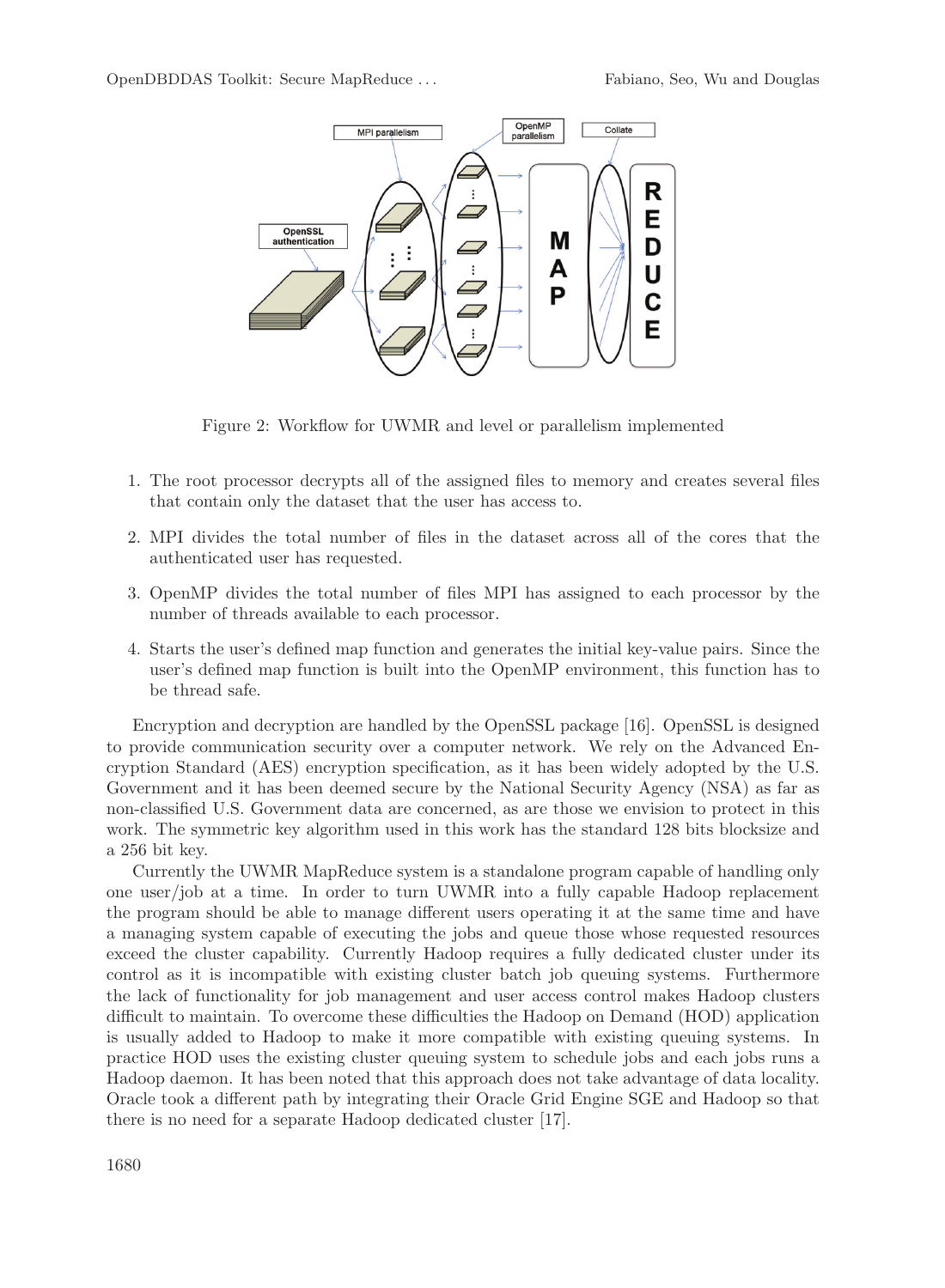All of these issues can be easily overcome in UWMR. Since UWMR is a hybrid MPI-OpenMP parallelized program that does not make any use of an ad-hoc file system like Hadoop's HDFS it can easily be run on a shared cluster of nodes managed by a resource manager such as Torque or Moab. In fact during the development phase UWMR has been executed on the University of Wyoming Mount Moran cluster, which is managed by a Moab resource scheduler. The advantages of using either Torque or Moab are numerous. Job scheduling and resource allocation are already implemented.

An alternative to the use of an existing resource manager is to implement our own simple queuing system, which is what is found in Hadoop YARN. A list of desirable properties is listed in [17]. It is worth noticing that while no steps have been taken so far toward the implementation of a job queue management and a job scheduling and reservation system, UWMR already satisfies the need for user access control with the aforementioned OpenSSL user authentication.

#### **3.3 Map**

There are mainly three stages in the MapReduce system: map, collate and reduce. In the map stage, the user needs to call functions to generate and add the initial key-value pairs into the system. Each thread has a memory arena for all the keys and values. Each thread has an array of the structure that contains the detailed information of each key-value pair in that thread. The detailed information includes the pointer for the key, the size of the key, the pointer for the value and the size of the value. The pointer for the key points to some location in the KV Key Pool. The pointer for the value points to some location in the KV Value Pool. When the specific key-value pair is inserted, we need to store the key into the Key Pool and store the value into the Value Pool. We also need to store the information of the pointer for the key, the size of the key, the pointer for the value and the size of the value.

#### **3.4 Collate**

Each thread has a hash table (KMV HT) of struct that contains the detailed information of each key-multivalue pair in that thread. The detailed information includes the pointer for the key, the size of the key, the pointer for the multivalue, the size of the multivalue, the number of values and the size of each value associated with this key. The pointer for the key points to some location in the KMV<sub>-</sub>Key<sub>-</sub>Pool. The pointer for the multivalue points to some location in the KMV Multivalue Pool. The purpose of this function is each processor gets all the key-value pairs it wants to handle among all the processors. It regroups all the key-value pairs by the hashing value of the keys. In order to fulfill this purpose, each processor needs to collect all the key-value pairs from each thread on this processor (KV Key Pool and KV Value Pool), puts them into the send-buffer and each processor needs to communicate with each other to get the necessary information to set up the recv-buffer. Next, MPI Alltoall would finish the desired purpose. Finally, each thread adds the key-value pairs in the recv buffer. We finish this function in two steps. In the first step, each thread inserts the desired key-value pairs among all the threads into the hash tale KMV HT. The desired key-value pairs are those key-value pairs whose key hashing values are the same with the thread ID. During this insertion, each thread adds the key into the KMV Key Pool, stores the size of the key, stores the size of the multivalue and stores the number of values. After all these preparation work, each thread allocates the certain amount of the memory and go into the second step. In the second step, each thread inserts the desired key-value pairs among all the threads into the hash tale KMV HT again. This time each thread adds the multivalue into the KMV Multivalue Pool and stores the size of each value associated with this key. The only concern is if we need to readjust the size of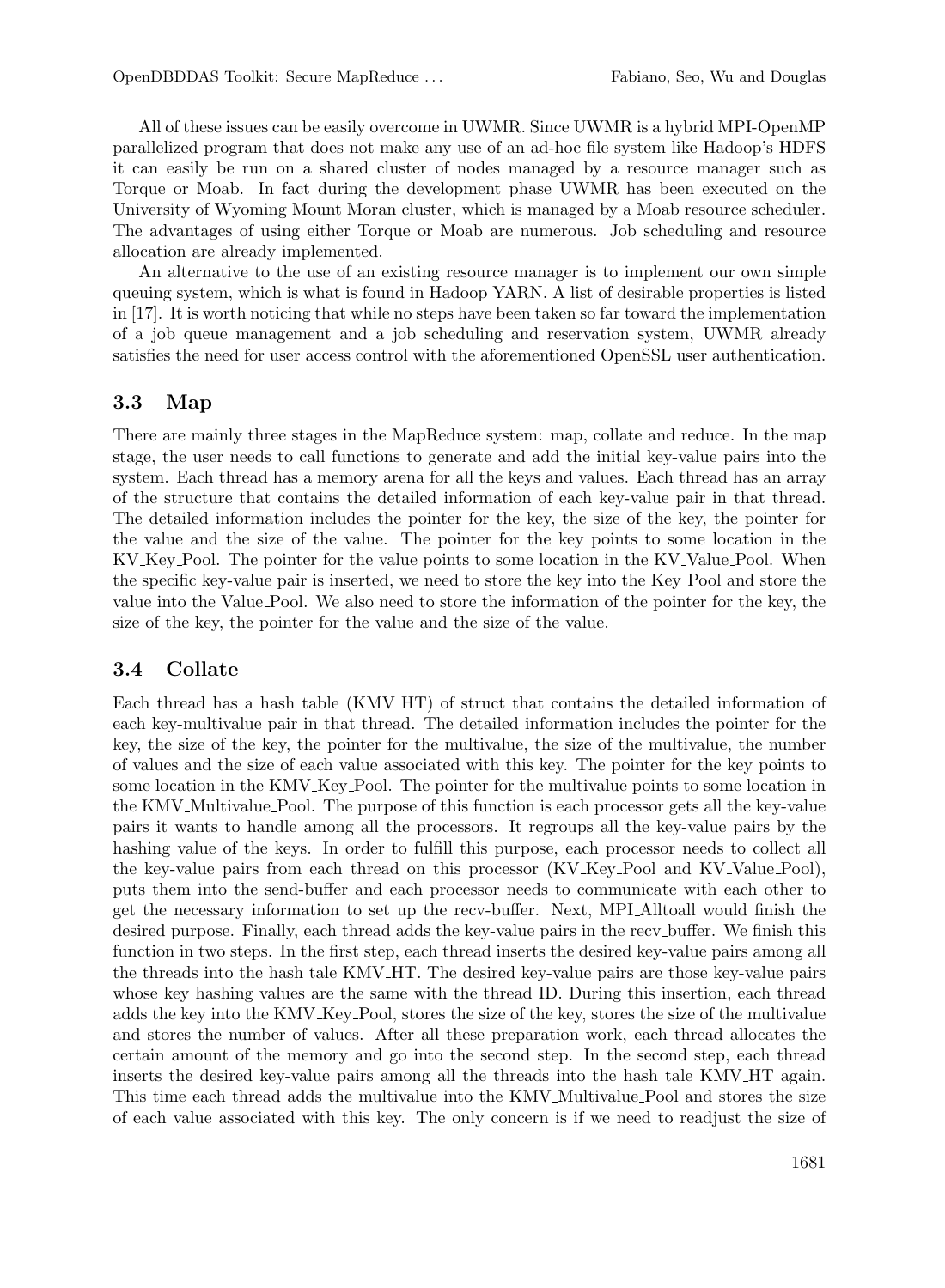| Number of processes | Timing       |         |
|---------------------|--------------|---------|
|                     | <b>MRMPI</b> | UWMR.   |
|                     | 55.9856      | 15.996  |
|                     | 48.3459      | 13.1709 |
|                     | 31.6800      | 10.0048 |
|                     | 25.9795      | 11.2008 |

Table 1: Timing for the word frequency example compared with MRMPI

the KMV Key Pool or the KMV Value Pool, since we have the preallocated certain amount of the memory. In order to do this, we add the the location of the corresponding struct into a queue to record the order during that insertion, so later if we need to readjust the size, we could update the pointer stored in the struct by following the recorded order.

#### **3.5 Reduce**

For development purposes it has been assumed that each file can be decrypted to memory. Should this not be possible because of the size of the file to be decrypted, paging techniques can be implemented where the file is split into separate parts, decrypting one part at a time and writing it to file. However, it should be noted that keeping all the data in memory and using message-passing interfaces is a unique feature of our UWMR system that allows it to be faster and more secure than a conventional MapReduce implementation where memory content is written to file only to be read again to memory later. Should writing memory content to file really be necessary we still guarantee security of the data by writing it to an encrypted files using again OpenSSL.

### **4 Examples**

We tested UWMR on a Linux machine of 3.40 GHz 8 cores Intel Core i7-2600 CPU with 8 GB of RAM. We compared UWMR with MRMPI [18].

Our first example is the word frequency problem. The text file is 85.2 MB. The timing result is shown in Table 1. The output is a list of unique words, their count in the file, and the total number of words and unique words.

As a second example we compute the Mach number contours for the transonic flow around the NACA 0012 airfoil. This inviscid flow is simulated with an unstructured finite volume solver that achieves second order accuracy in space via matrix dissipation. A separate program reads the flow solution and for each cell of the computational mesh writes to file the local Mach number and the cell centroid coordinates. To plot the contours we used a binning technique. The user specifies the number of contours (bins) and the minimum and maximum mach number of interest. The user specified function computes the average Mach number for each contour (bin) which is the key for UWMR. UWMR then assigns each input Mach number to the proper contour (bin) and uses the associated centroid coordinate as the value. No reduce operation is needed and after sorting UWMR writes to file the contour value and the centroid coordinate. We use Tecplot's scatter plot capability to visualize the results and compare them to a Tecplot contour plot with data generated by the flow solver, as shown in Figure 3.

All of the flow features are correctly identified, with both the shocks being in the correct location, as well as the stagnation points. Small differences are present between the two plots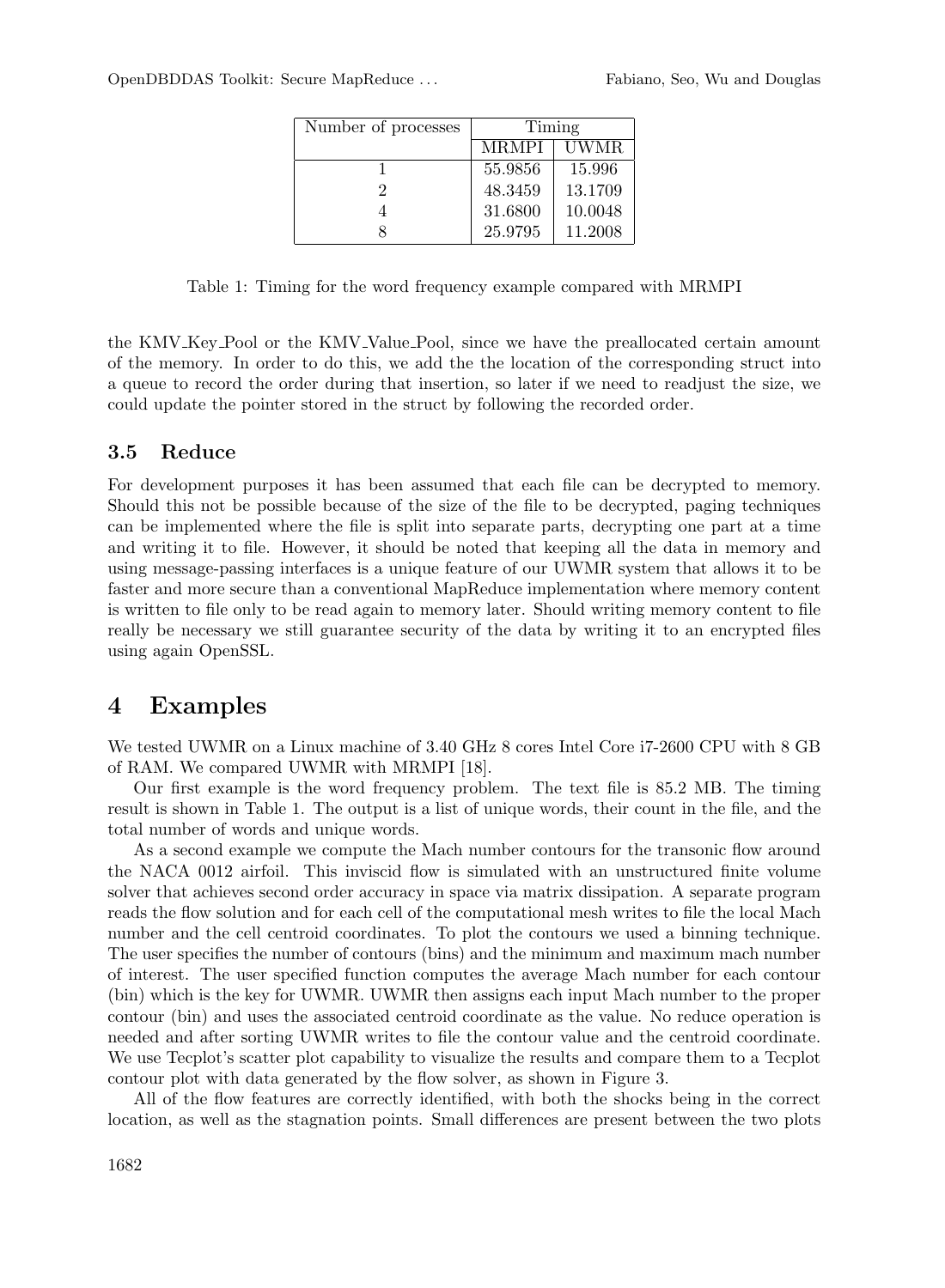

Figure 3: Compare two contour plots. Left figure is generated by Tecplot contour plot and right one is generated by Tecplot scatter plot with UWMR output data

due to the different contour level definition between Tecplot and UWMR.

## **5 Conclusions**

The OpenDBDDAS Toolkit should have at a minimum, the following components: a general definition scheme for a DDDAS and its runtime requirements, uncertainty quantification and statistical analysis, numerical solvers for standard (nonlinear time dependent coupled) PDEs, optimization solvers, data assimilation using multiscale interpolation methods, item identification, tracking, and steering, anomaly tracking and verification, and human notification methods. Additionally, data can be better analyzed, visualized, managed, and accessed faster using the Big Data paradigm than ad hoc data management methods created by nonexperts who excel otherwise in application simulators.

Finally, we have described a prototype of an Open Source, secure MapReduce system and how to convert it into a fully functional Hadoop-like system with multiple users, queuing, and scheduling. We use as a basis the HIPAA requirements to provide privacy to the data at runtime. Further, our MapReduce systems uses a hybrid OpenMP-MPI system for parallel communication that is both fast and scalable. Encryption is provided using the Open Source OpenSSL library. Examples have also shown that the prototype is already faster than one of the high performance computing versions of MapReduce.

As a result of the performance of the prototype, we have begun a production version of UWMR that will be made available when it is completed. Each part of the new UWMR is being carefully tuned for speed. A notable feature is that it does not use the disk drives as intermediate data holders. Hence, it does suffer from terrible performance as most MapReduce systems do.

## **Acknowledgments**

This research was supported in part by National Science Foundation grants EPS-1135483 and ACI-1440610.